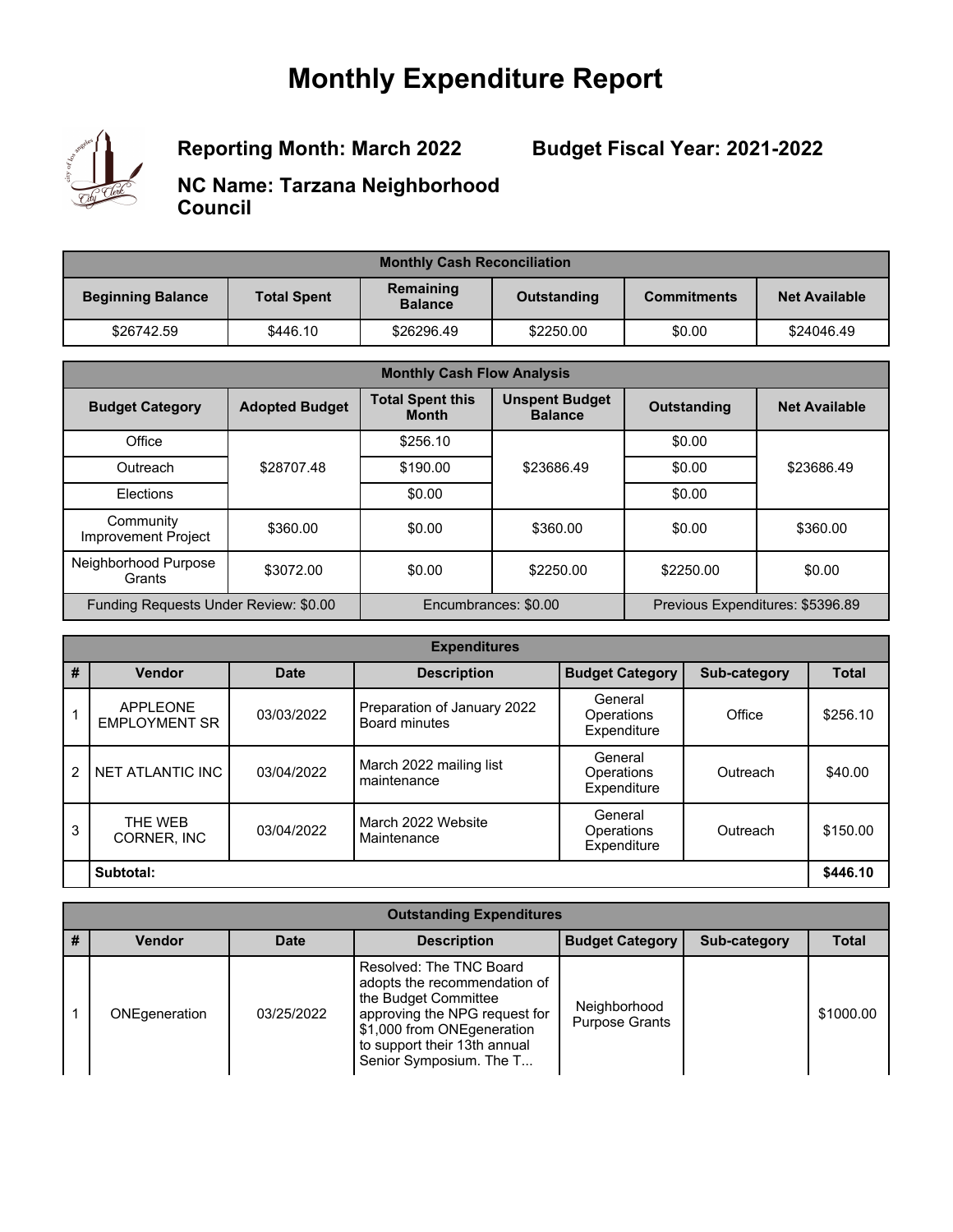| Woodland Hills<br>Tarzana Chamber<br>of Commerce<br><b>Community Benefit</b><br>Foundation | 03/29/2022 | Resolved: The TNC Board<br>adopts the recommendation of<br>the Budget Committee<br>approving the request from<br>Woodland Hills-Tarzana<br><b>Community Benefit</b><br>Foundation for an NPG for<br>$$1,250$ for a $\&$ | Neighborhood<br><b>Purpose Grants</b> | \$1250.00 |
|--------------------------------------------------------------------------------------------|------------|-------------------------------------------------------------------------------------------------------------------------------------------------------------------------------------------------------------------------|---------------------------------------|-----------|
| <b>Subtotal: Outstanding</b>                                                               |            |                                                                                                                                                                                                                         |                                       | \$2250.00 |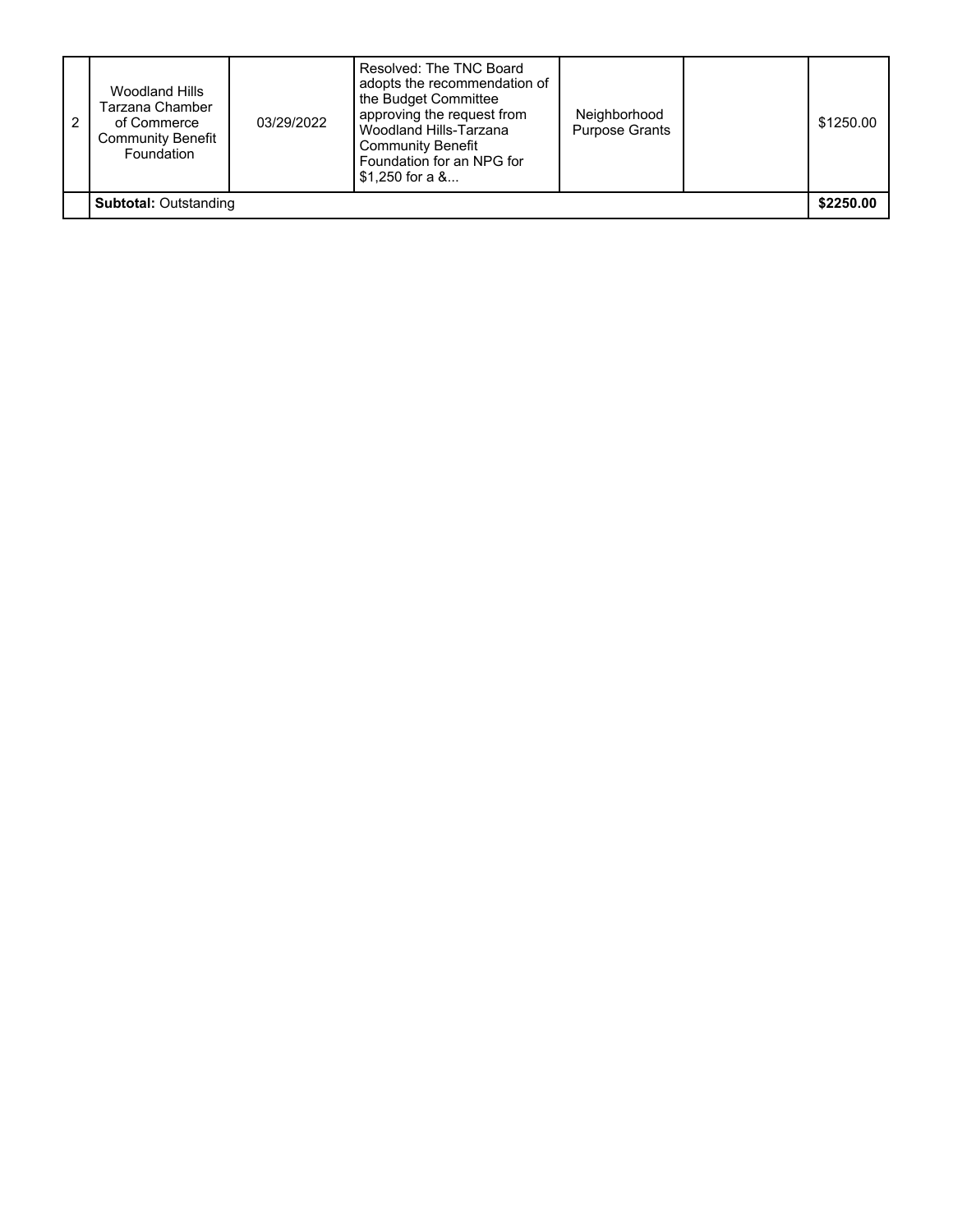| india<br>02/12/2022<br>\$8949541<br>00950101<br>848<br>Period Ending:<br>Customer No:<br>Invoice No:<br>Site No:<br>City of LA - DONE -TARZANA NC<br>200 N. Spring St. Room 2005<br>Los Angeles, CA 90012<br><b>Accounts Payable</b> | UPON RECEIPT<br>\$256.10<br>Payment Term:<br><b>Amount Due:</b> | Visit www.ApplePay.com or Call (866)898-7152 for details<br>\$256.10<br>You can now pay electronically through<br><b>O</b> ApplePay<br>i.<br>O<br>Houts<br>83<br>Registrate To Thousand Entrance<br>\$0.00<br>80<br>\$25.61<br>10.00<br>P               |
|--------------------------------------------------------------------------------------------------------------------------------------------------------------------------------------------------------------------------------------|-----------------------------------------------------------------|---------------------------------------------------------------------------------------------------------------------------------------------------------------------------------------------------------------------------------------------------------|
|                                                                                                                                                                                                                                      |                                                                 | 02/16/2022<br>02/12/2022<br>Weakend<br>Kramer, Patricia                                                                                                                                                                                                 |
| Email: specialbillingvms@ain1.com<br>AppleOne Employment Services<br>Glendale CA 91209-9048<br>Tel: 818-240-8688<br>P.O. Box 29048<br>AppleOne<br>Y                                                                                  | TIN: 95-2580864                                                 | <b>Tarzana No</b><br>Appleone Employment Services<br>Loca<br>Glendale, CA 91209-9048<br>P.O. Box 29048<br>Requestor<br>Please remit payment to:<br><b>REAR PRESS</b><br>Shafer, Len<br><b>Controller</b><br>医皮肤细胞<br>Contract #<br>電話 1100円<br>C-132956 |

14564688 3MM 7NL

Date: 3/2/2022 3:28

Page 1 of 1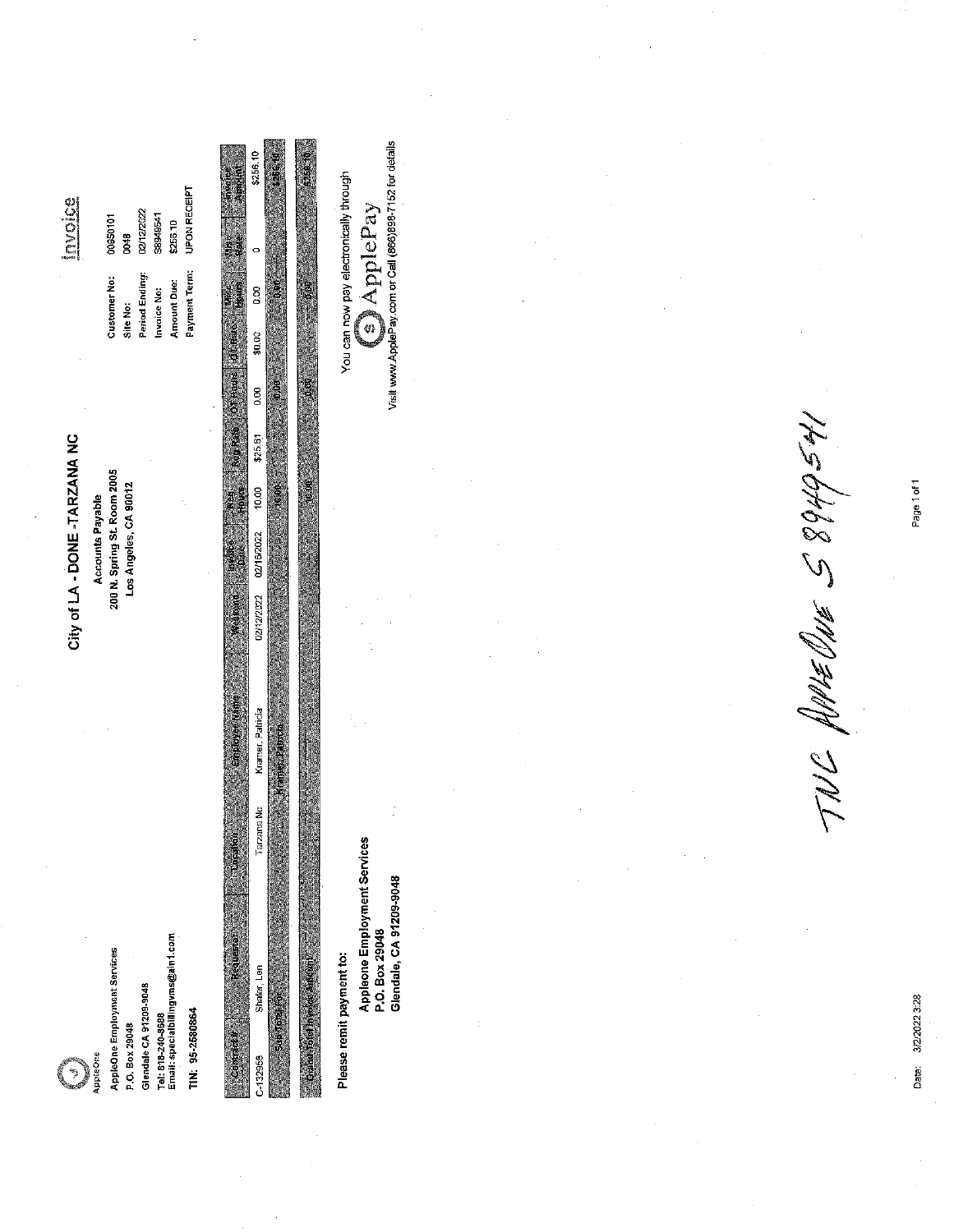### AppleOne **AppleOne Employment Services** P.O. Box 29048 Glendale CA 91209-9048

### **City of Los Angeles**

Line 1 Invoice 01-6206424

Kramer, Patricia

XO19395322

Imaged on 2/14/2022 Web TimeCard City of LA - DONE- TARZANA NC (009501010048) Client Name: Employee Name: Kramer, Patricia Week Ending: 2/12/2022 Serial Number: X019395322

| Day        | Date                   | IN                 | <b>OUT</b>                      | Lunch              | <b>Total</b> | Reg                    | <b>Over</b>  | Double       |
|------------|------------------------|--------------------|---------------------------------|--------------------|--------------|------------------------|--------------|--------------|
|            |                        |                    |                                 |                    |              |                        |              |              |
| Fri<br>Sat | 2/11/2022<br>2/12/2022 | 8:00 AM<br>8:00 AM | $-5:00$ PM<br>$10:00$ AM $0:00$ | 1:00               | 8:00<br>2:00 | 8:00<br>2:00           | 0:00<br>0:00 | 0:00<br>0:00 |
|            | SubTotals              |                    |                                 | <b>10:00 10:00</b> |              | and the company of the | 00:00        | 00:00        |
|            |                        |                    |                                 |                    |              |                        |              |              |

| Submitted By:   | Patricia Kramer patkramerwrites@aol.com on 2/13/2022 |
|-----------------|------------------------------------------------------|
| Preapproved By: | <not available=""> on <not available=""></not></not> |
| Approved By:    | LEN SHAFFER 48581 on 2/13/2022                       |
| Processed By:   | ajmartinez on 2/14/2022                              |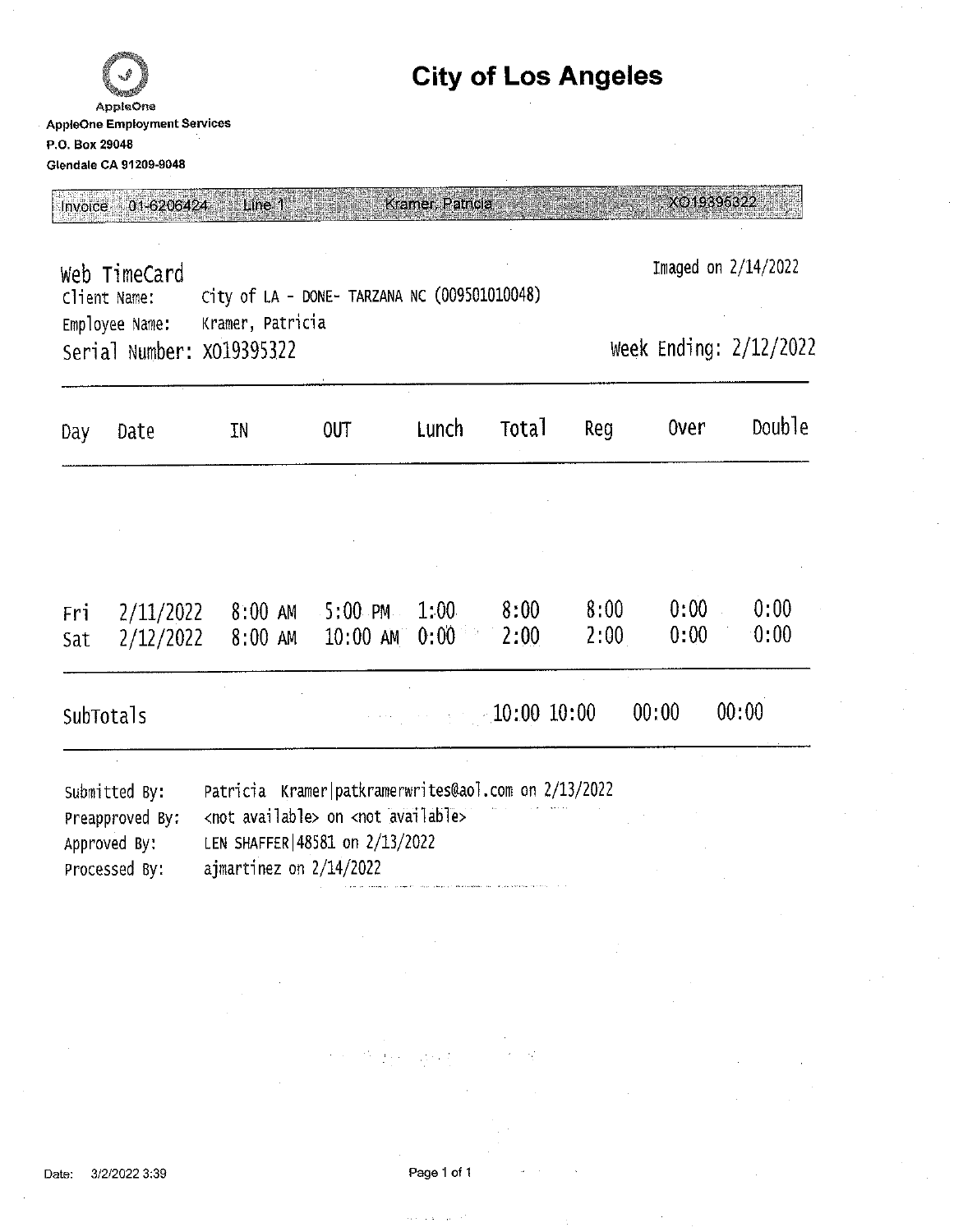



| <b>Invoice Summary</b>  |                                 |  |  |  |
|-------------------------|---------------------------------|--|--|--|
|                         | Account   1002581               |  |  |  |
|                         | Reference   Invoice 1002581-179 |  |  |  |
|                         | Date   2022-03-01               |  |  |  |
|                         | Due Date   2022-03-31           |  |  |  |
| Total $(\$)$ 40.00      |                                 |  |  |  |
| Amount Due (\$)   40.00 |                                 |  |  |  |

Harvey Goldberg Tarzana Neighborhood Council 19798 Greenbriar Drive Tarzana, CA 91356

| <b>Description</b>                           | Amount (\$) |
|----------------------------------------------|-------------|
| Pro Bandwidth Usage                          | 0.00        |
| Max: 0.07 GB                                 |             |
| Service Name: 'tarzana-neighborhood-council' |             |
| Pro Anno List                                | 40.00       |
| Max: 2150 Members                            |             |
| Service Name: 'tarzana-neighborhood-council' |             |

Notes:

Emailing Baby Boomers, Millennials, Generation X, and Generation Z should be different. We tell you how to email market to each one of them: https://www.netatlantic.com/resources/articles/straight-talk-on-emailmarketing-to-the-generations

Please tear off and return the bottom portion with your payment. Thank you.

Harvey Goldberg Tarzana Neighborhood Council 19798 Greenbriar Drive Tarzana, CA 91356



| <b>Payment Summary</b>            |                       |  |  |  |
|-----------------------------------|-----------------------|--|--|--|
| Account                           | 1002581               |  |  |  |
| Reference I                       | Invoice 1002581-179   |  |  |  |
|                                   | Due Date   2022-03-31 |  |  |  |
| 40.00<br>Amount Due (\$)          |                       |  |  |  |
| <b>Amount Enclosed</b>            |                       |  |  |  |
| <b>Check Number</b>               |                       |  |  |  |
| Please make checks                |                       |  |  |  |
| payable to Net Atlantic, Inc.     |                       |  |  |  |
| New monies owed will be collected |                       |  |  |  |
| via credit card on 2022-03-04.    |                       |  |  |  |

Net Atlantic, Inc. 10 Federal St., Suite 26 Salem, MA 01970